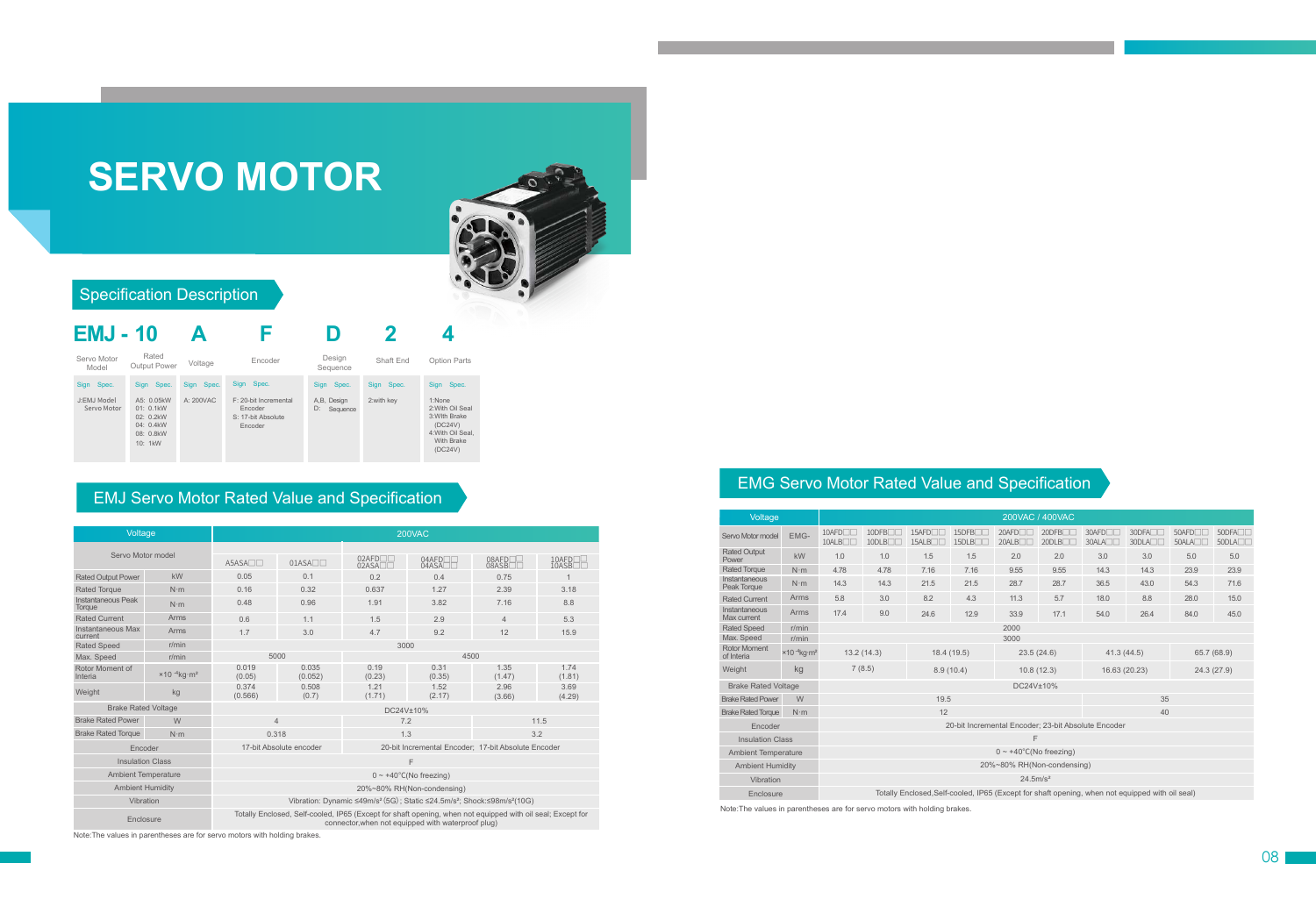## EMJ-A5/01 Dimension



|       | EMJ-        |             | <b>Flange Side</b> |  |                                      |     |    |    |    |    |     |  |              | Kev |              |              |  |  |
|-------|-------------|-------------|--------------------|--|--------------------------------------|-----|----|----|----|----|-----|--|--------------|-----|--------------|--------------|--|--|
|       |             |             |                    |  | $LR L H L G L E L F L C L A L B L Z$ |     |    |    |    |    |     |  |              |     | $\mathsf{w}$ | $\mathbf{T}$ |  |  |
| A5ASA | 84.5(120.1) | 59.5(95.1)  | 25                 |  | 20                                   | 2.5 | -5 | 40 | 46 | 30 | 4.5 |  | $M3\times10$ | 16  |              |              |  |  |
| 01ASA | 98.5(134.1) | 73.5(109.1) |                    |  |                                      |     |    |    |    |    |     |  |              |     |              |              |  |  |

Note:The values in parentheses are for servo motors with holding brakes.

# EMJ-A5/01 Torque-Speed Feature



A:Continuous Working Area B:Repeatedly Working Area